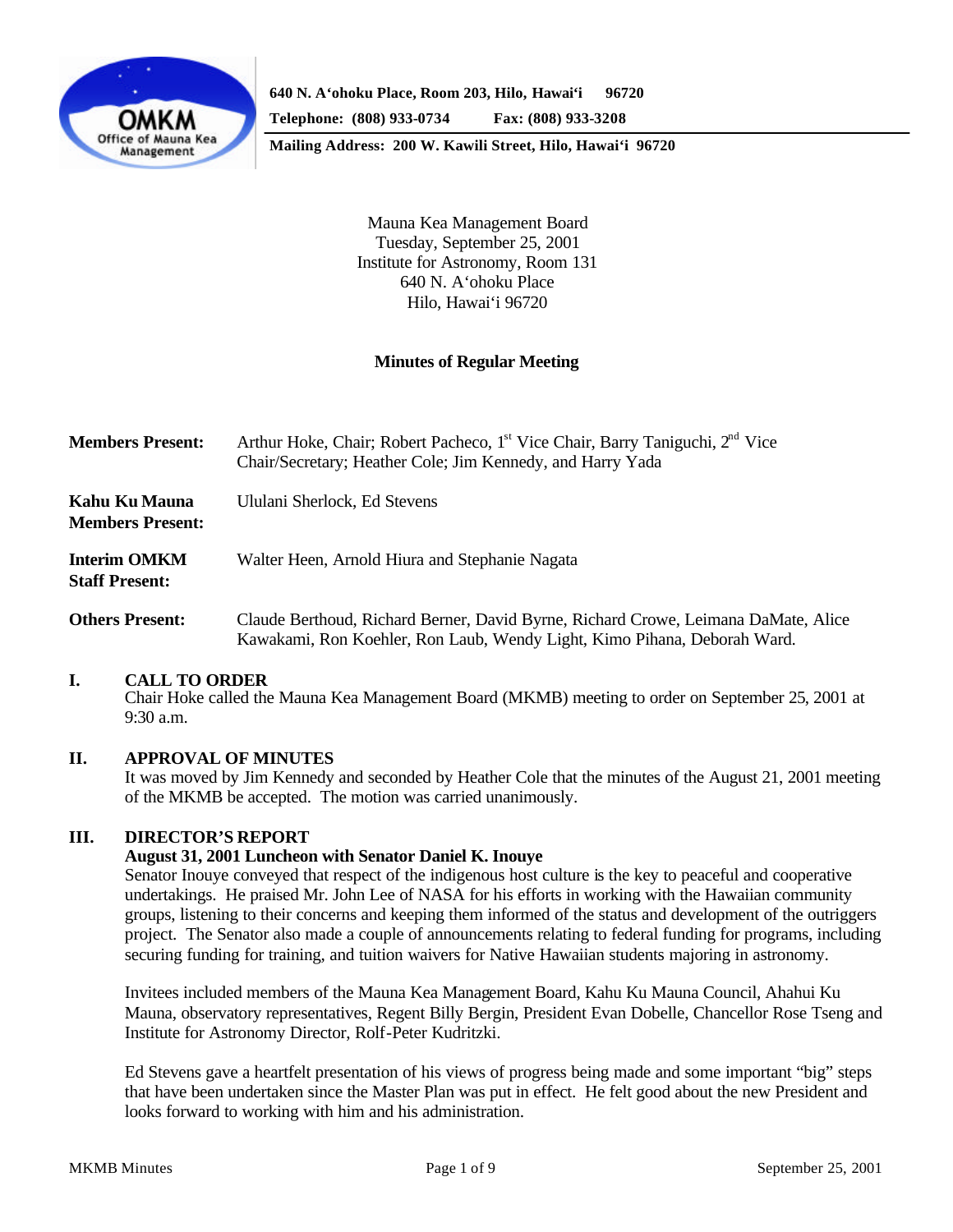The Office received word that the Senator was pleased with the presentation, in particular Ed Stevens' warm and passionate statement regarding cooperation and efforts to protect Hawaiian cultural resources.

#### **President Dobelle and Tuition Wavers**

President Dobelle informed Senator Inouye that Native Hawaiian students are interested in entering the field of astronomy. It is not yet certain how the process of tuition waivers for Native Hawaiian students majoring in astronomy will work, however, the Hawaiian Studies program is pleased with the idea.

#### **Funding for Training Programs**

OMKM was to meet with staff from Senator Inouye's office on September 26 regarding funding for: 1) machinist program at Hawaii Community College; and 2) ranger/guide training. Due to the September 11, 2001 tragedy, these meetings have been postponed.

#### **American Red Cross and Subaru Visitor Gallery**

The Office received two requests: 1) installation of an antenna for the American Red Cross; and 2) visitor gallery addition at the Subaru observatory. Both projects have limited impact on the summit and, according to the Master Plan (MP), may be exempt from the Design Review process as described on pages XI-15 of the MP.

American Red Cross Antenna. The Red Cross wants to install a small antenna for emergency use. This antenna would be installed above an existing antenna located on the side of the lunch room building at the summit. Once installed it would extend about 2 feet higher than the existing antenna. Radio transmissions from the antenna will not have an effect on observatories and no observatory has raised any objection. Only authorized Red Cross personnel will have access to the antenna's use.

Installation is expected to take about two hours and will not require any excavation or the use of heavy equipment. Electronic equipment necessary for operation would be housed inside the lunch room and only the antenna will be visible on the outside.

Subaru Visitor Gallery. Subaru is planning to add a visitor gallery to its control building. OMKM met with Mr. Masa Hayashi of Subaru to discuss the specifics of the project. The addition will be a small extension (approximately 40' by 6' wide) on the Hilo side of the  $2<sup>nd</sup>$  floor and only minor digging will be required to set posts that will support the gallery.

Exemptions from the Master Plan. Following the introduction of the Red Cross and Subaru projects there was discussion regarding the interpretation of text presented on pages XI-15 of the Master Plan. It appears the topic of *Exempt Activities* applies to activities not anticipated by the MP and if such an activity were brought to OMKM and Office of the Chancellor for consideration it would not require an amendment to the MP. An *Exempt Activity* does not mean projects that might be considered "less – than – minor" are exempt from the MP project review process.

The difficulty will be in determining what is considered "less than minor." For example, why wasn't the underground storage tank removal project considered "less – than – minor"? Director Heen stated removal of the underground tank required excavation and involved handling potentially hazardous materials. With respect to the Red Cross antenna, some judgment will be required as to whether additional review is necessary, but in the Subaru Visitor Gallery case, it is suggested that it be classified as a minor project. It was also suggested that the President be asked to make a determination on the exempt status of the Red Cross project.

It was mentioned that even though the MP did not anticipate "less – than – minor" types of activities, it does not mean these activities would require less review. It was suggested that if a project was deemed as "less – than – minor" it would still require review by the Office or even the Board. Members were asked how minor a project does the board need to review. The MP does not provide a definition for the term "project"; for example, is road maintenance considered a "project"?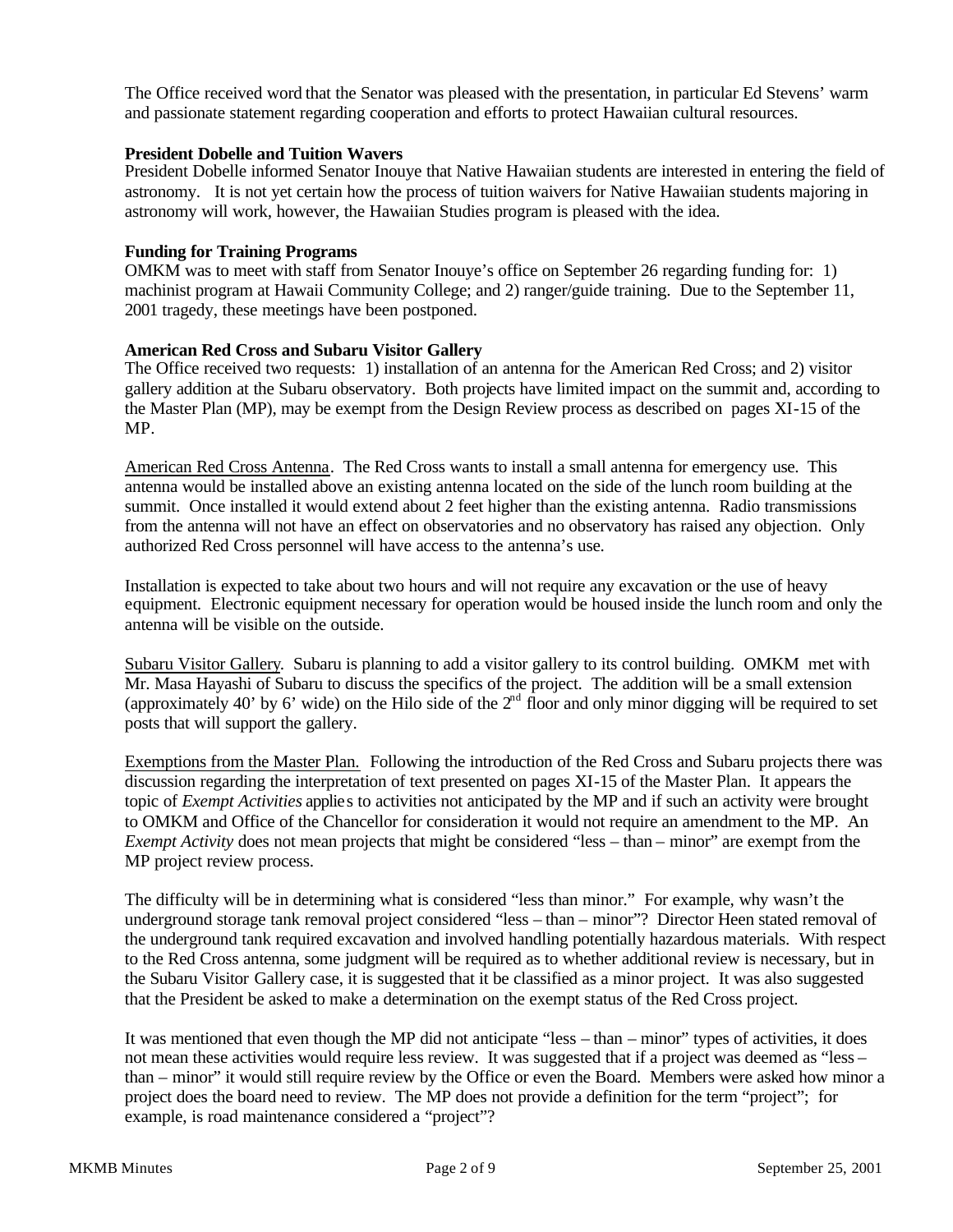OMKM will reconsider and submit for Board consideration and recommendation the classification of "minor project" for the two projects.

#### **Range/guide Report**

Copy of the Ranger/Guide report is attached. There is no significant difference in vehicle traffic patterns from previous reports. Dave Byrne and ranger/guides provided a report on their activities (see discussion below).

#### **Mauna Kea Users Committee Meeting**

OMKM, officers of the MKMB and Ed Stevens were invited to attend the annual meeting of the Mauna Kea Users Committee in Waikoloa on October 4 and 5. In addition to presentations of status reports by each observatory, OMKM will give a short presentation.

#### **Hale Pohaku Planning Committee**

OMKM would like to convene the Hale Pohaku Planning Committee. In addition to the three board members, Heather Cole, Rob Pacheco and Barry Taniguchi, the committee needs to consider additional members, such as representatives from Kahu Ku Mauna, MKSS, and the environmental and observatory communities.

#### **Rules and Regulations**

OMKM is planning to convene the Administrative Rules committee to begin review of proposed rules and regulations. Committee members are advised to be prepared to set aside a good part of the day for this review.

#### **Mauna Kea Oversight Committee: Headlights and Dust**

At a recent meeting of the Mauna Kea Oversight Committee, 2 issues were mentioned: 1) headlights from cars driving around the summit at night; and 2) dust from cars driving on the unpaved road from the SMA site to Subaru. Observatories have noticed an increase in automobile headlights at the summit late at night. Installing signs telling drivers to dim their headlights was suggested. However, there is the problem of newer vehicles that have automatic running lights that can't be turned off. Although observatories avoid using the unpaved road leading from the SMA to the Subaru site, many tourists are using the road creating a dust problem and contaminating telescope optics. The committee suggested installing a sign stating "Subaru Staff Only" or "Emergency Traffic Only."

Board Discussion. Unless observatories agree and are willing to close the road at night, the headlights situation will continue. The 1995 Management Plan, which is still the authorized management document for the mountain, gives UH the authority to close the road. The Administrative Rules and Public Safety Committees need to review and discuss this matter further.

Ron Koehler stated that observatory personnel generally do not drive with headlights on at night, instead they use their flashers. Rob Pacheco stated that if his tour stays on the mountain after dark, his vans park below the summit, usually at the 11,000 ft. elevation.

What draws people to the mountain after dark? Some are just joy riding, others drive up after star gazing, especially after a special event, e.g. meteor showers. It is a misconception that the higher the elevation, the better one is able to see the stars. Visual acuity with the naked eye is better at Hale Pohaku than at the summit where the reduced oxygen level affects eyesight.

# **IV. KAHU KU MUANA COUNCIL REPORT**

# **Renaming of the IfA Building**

Ed Stevens reported receiving a call from Walter Kirimitsu requesting Kahu Ku Mauna Council's opinion on the renaming of the Hilo IfA building. Kahu Ku Mauna feels the name Malama Ia Mauna Kea Center implies multiple use or users and has no objection to the proposed name, including listing of University of Hawaii. However, because of implied multiple uses, the Council did not feel it was appropriate to include specific UH departments in the building's name. Instead, a directory in the building could serve as a guide to specific entities housed in the building.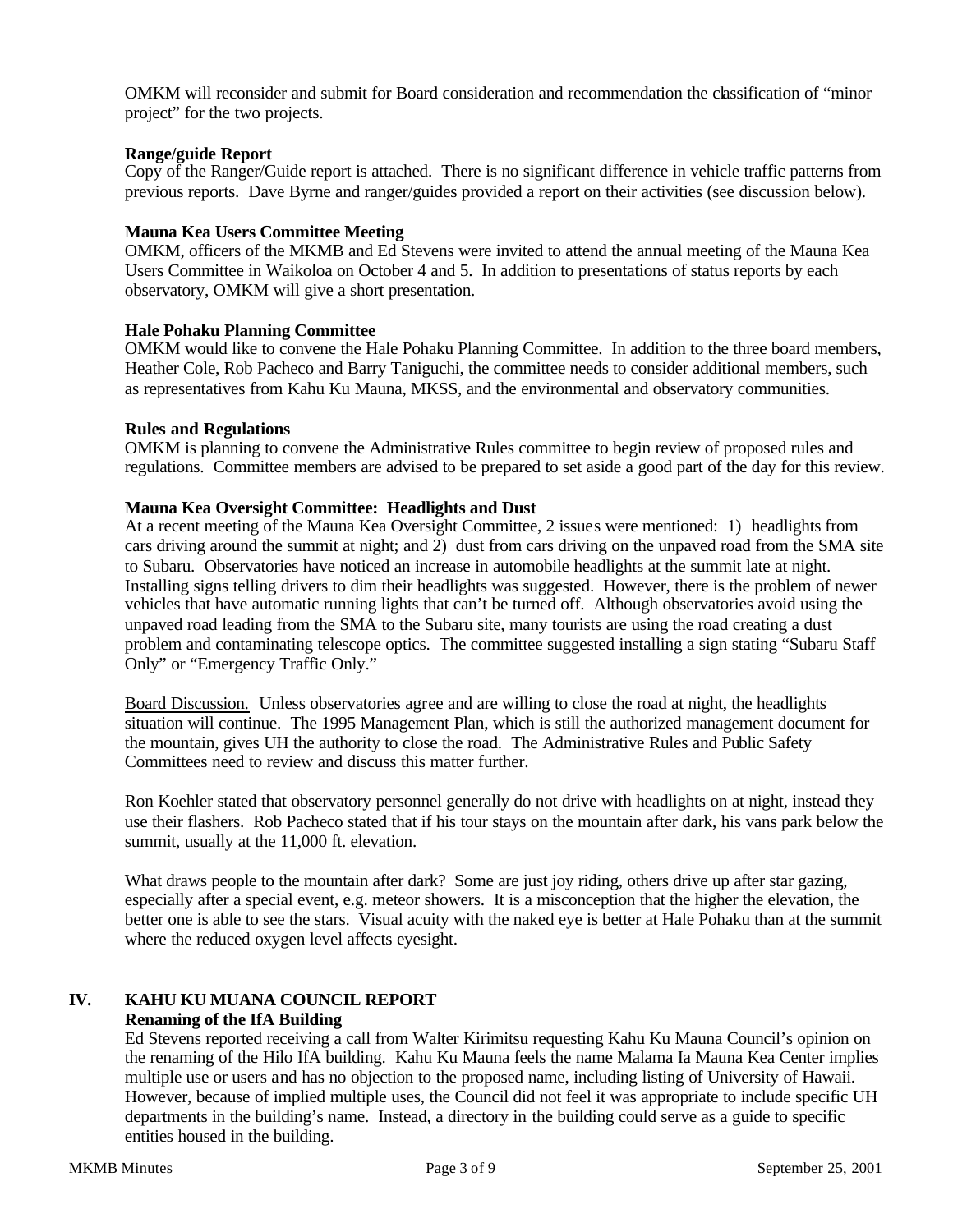Mr. Kirimitsu also asked Kahu Ku Mauna if it would be willing to conduct a ceremony at the renaming of the building. As of this Board meeting, Kahu Ku Mauna did not have a chance to discuss the requested ceremony.

Mr. Stevens raised the issue of renaming the building to the Board because he was unsure of the proper protocol. The Board felt the renaming of the building did not require Board approval. Further, Mr. Kirimitsu did not ask for the Board's opinion, and naming of the IfA building is not addressed in the MP. It was suggested that Mr. Stevens respond directly to Mr. Kirimitsu and provide a copy to the Office and the Board. Board members thanked Mr. Stevens for apprising the Board of the situation and giving it an opportunity to comment.

### **Space in IfA Building for Hawaiian Studies**

Mr. Stevens was asked if he could forward a request to OMKM about the possibility of securing space in the IfA building for the Hawaiian Studies program. This request to OMKM was not deemed appropriate since OMKM does not have control over the building. The request should be processed through Dr. John Whittaker, Vice Chancellor of Administrative Affairs, University of Hawaii at Hilo.

## **V. OLD BUSINESS**

## **A. Ranger/guide Project Report**

Dave Byrne, Manager of the Visitor Information Station (VIS) introduced Kimo Pihana and Rich Berner, the two ranger/guides who are participating in the ranger/guide project.

Overview – David Byrne. The ranger/guide program, Maka'ainana, which was initiated on June 10, 2001, provides the following basic services:

- Conduct 3 summit patrols per day (morning, afternoon and sunset)
- Respond to emergencies
- Provide health and safety infrastructure, including maintenance of the Emergency Evacuation Vehicle
- Monitor activities on the summit, VIS and the Access Road including:
	- Observatory activities (construction and repairs)
	- Commercial tour companies
	- Health & safety infrastructure
	- Weather
	- Visitors
	- Hikers
- Collect information and data
- Report violations, accidents, and errors
- Pick up trash
- Provide information to visitors
- Provide appropriate support to Visitor Information Station operations

Additional Duties:

- Trail maintenance
- Promote the VIS Volunteer Program to increase the number of Maka'ainana Volunteers

Statistics:

- Provided services 106 of 107 days; a 99.06% reliability factor
- Conducted a total of 318 summit patrols
- Major violations:
	- 4 un-permitted commercial tour companies
	- 1 major accident involving a 4-wheel drive vehicle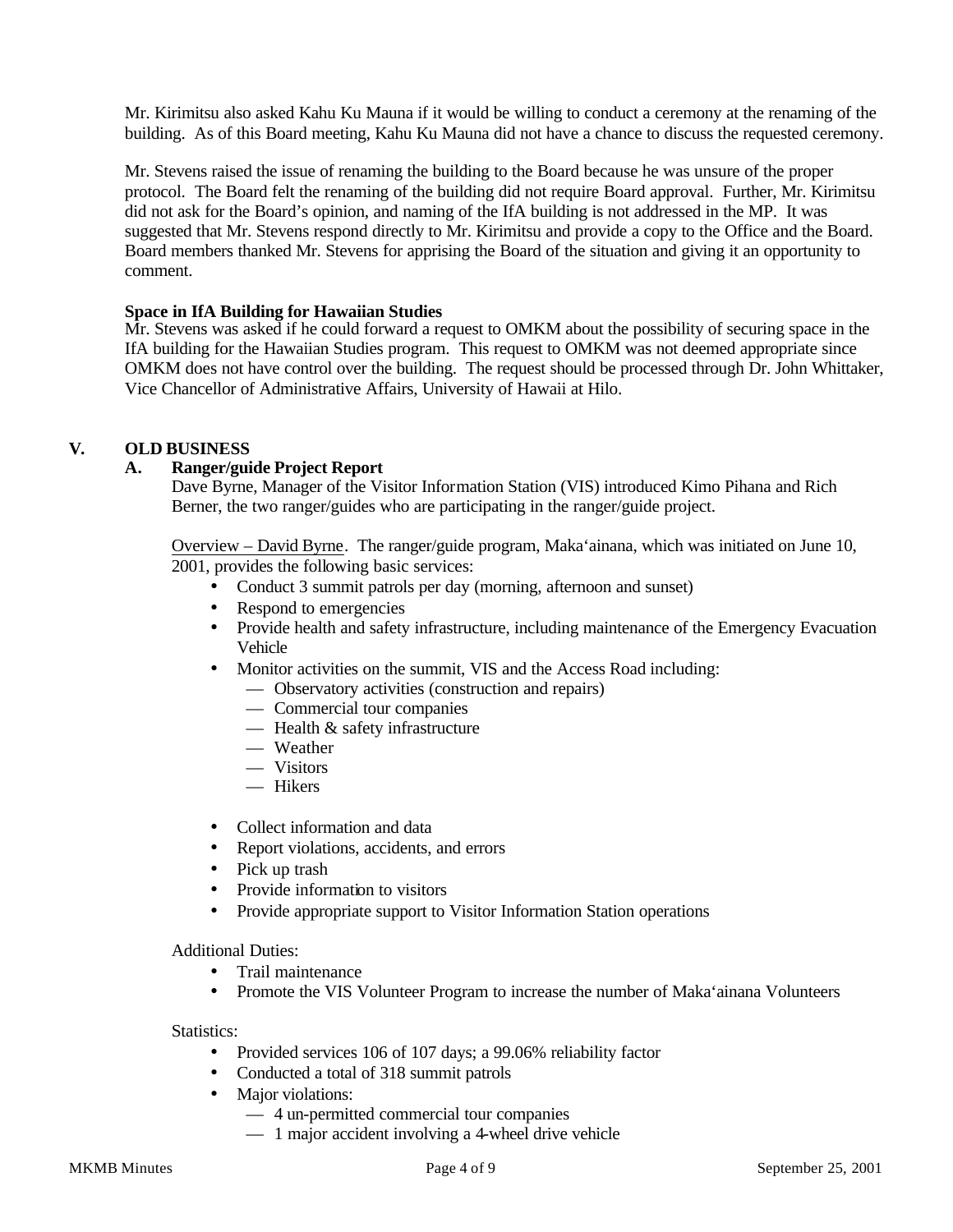• Mauna Kea sees the highest utilization during the months of July and August

Recommendations:

- Continue the Mauna Kea Maka'ainana program
- Maintain the program under the unified management of the Visitor Information Station
- Increase the number of Maka'ainana ranger/guides from 2 to 4 full time employees with 3 part- time/on-call positions to complete the 7 day a week schedule and fill in during vacations, sick leave, snow days and emergencies. This will provide a total of two people per shift.

Culture, Maka'ainana Services to Visitors - Kimo Pihana. Although only a limited time is spent on the summit, he has come to recognize areas that are of concern to people. He felt Hawaiian culture on the mountain is alive and well, but visitors do not "see" it. They only see Mauna Kea from a "postcard" perspective, i.e. observatory activities and facilities. There is very limited information available for visitors, and therefore there is a need to expand and promote the cultural aspects.

Mr. Pihana assisted and participated in the MKSS Cultural Display at the County Fair. He explained that part of the display included pohaku (rocks) from Mauna Kea, but before removing them from Mauna Kea, he asked for "permission," an important part of protocol when removing an object from its resting place. The pohaku were returned to their original location after the Fair ended.

Health & Safety, Film Permits and Trash – Rich Berner. Mr. Berner explained the ranger/guides operate under the Mauna Kea Emergency Procedures. The vehicles carry basic emergency equipment including First Responder gear. He also thought it was a good idea that ranger/guides are required to escort film crews to the summit. In addition to safety and health reasons, it provides an opportunity to convey the cultural sensitivities of Mauna Kea, as well as monitor their activities.

Mr. Berner has observed that tour companies are very good about picking up litter and keeping the area clean after their stops on the mountain. Trash at the summit generally is not a big problem, however, he has noticed that the most prevalent trash is cigarette butts. He recommends all observatories install ashtrays outside their facilities.

Mr. Stevens stated the proper protocol for disposing offerings left at a site is to burn them. He suggested a place at Hale Pohaku be established to incinerate the dried offerings. Ron Koehler stated MKSS policy, unless instructed otherwise by OMKM, MKMB, or Kahu Ku Mauna, is to leave the offerings in place.

The name Maka'ainana was chosen after discussion with Mr. Pihana and Koa Ell of the Visitor Information Station and in consultation with Mr. Stevens.

Related Issues. Presently the Maka'ainana can only give advice and communicate health and safety recommendations and regulatory information to visitors, observatory staff and contractors. At the present time, giving advice and issuing caution to people are adequate for enforcing the rules and regulations and, therefore, carrying weapons is not necessary. The Maka'ainana will, however, support any decision OMKM and MKMB make regarding the carrying of weapons. The Maka'ainana also support a kiosk on the access road as a monitoring point, as well as from a health and safety perspective.

## **B. Design Review Panel for the NASA/Keck Outrigger Telescope Project**

A Design Review Panel was convened on August 31, 2001, to discuss the first phase of the Design Review Process - the Pre-Design meeting. The Panel was composed of a representative from Keck, Jim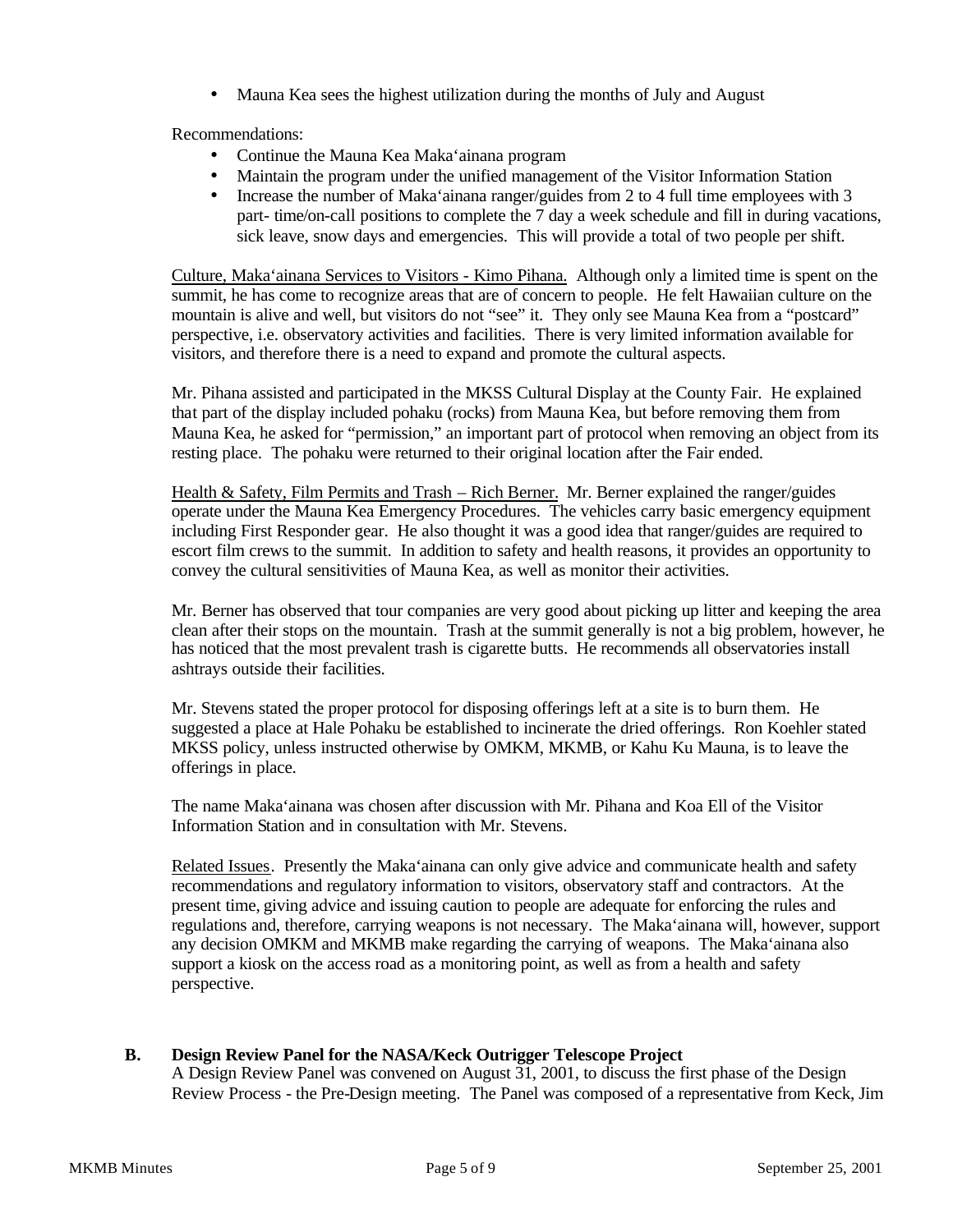Beletic, and NASA, John Lee; project engineer, Jim Bell (Keck); Bob McLaren (IfA); Arthur Hoke (MKMB); Ed Stevens (Kahu Ku Mauna); and Ron Nagata (Design Review Committee (DRC)). (Note: President Dobelle appointed Mr. Nagata to the DRC and to serve as its representative in the Design Review Panel.) Minutes from the meeting will be circulated.

Director Heen indicated the project review process for the Outrigger Telescope project is an aberration from the MP process because the Pre-Design meeting should have been conducted at the time the project was conceived and before schematics were drawn. The purpose of the Pre-Design meeting is to introduce the applicant to the design and environmental goals of the MP and to discuss the specific development standards and guidelines of the MP. However, even though the NASA/Keck Project plans were conceived and developed prior to the development and approval of the MP, it was decided that a Pre-Design meeting should still be convened and incorporated as part of the overall process.

At the meeting, Bob McLaren stated that the Outrigger Telescope project was developed in parallel with the MP and although plans were ready before the MP was approved, it was decided that the project should not proceed until the MP was approved.

Director Heen indicated that the Project Review Process recommended by the Board and approved by President Mortimer needed revision. In particular, the DRC should be a permanent committee as opposed to the establishment of a DRC on a project by project basis. The entire committee does not participate in all phases of the review process, just its representative. The entire DRC is involved only in the construction document review phase.

OMKM will prepare a revision and submit it to the Board for its review and recommendation to the Chancellor at the next meeting. It was also suggested that representatives from the DLNR Land Division and State Historic Preservation Division be on the Design Review Panel.

### **VI. NEW BUSINESS**

### **University of Hawaii at Hilo Request for Space in the Construction Cabin Dormitory.**

Richard Crowe and Alice Kawakami, co-principal investigators for the New Opportunities for Initiatives in Space Science (NOMISS) program, requested the use of two offices in the construction camp dormitory for its program as well as by faculty in the UHH Astronomy Department doing research on Mauna Kea. The se offices would be used for conducting business and research between observing periods on the summit, and for storing equipment. In addition, Drs. Crowe and Kawakami are requesting use of the Subaru Cabins for several weeks in the summer to house students doing research as part of a summer astronomy course.

The NOMISS program engages a broad range of participants, including Kindergarten - graduate students and teachers. It is an integrated space science research project that incorporates cultural activities. The program is to encourage local students, especially Native Hawaiians, to consider careers in space science and to become involved in Mauna Kea. The MKMB Astronomy Education committee reviewed and supports this program.

Cost. Expenses for the use of the facilities should be worked out between Ron Koehler and UHH. In response to the question of whether there was disagreement over the suggested charges, Dr. Kawakami indicated the NOMISS grant can cover some of the summer program expenses. Mr. Koehler indicated he did not have any objections to the use of the cabins, but rather his concern was recovering the cost to provide services.

The Hale Pohaku Planning committee will need to look into this matter further.

It was suggested that the request be granted with the understanding that long term use is not guaranteed. There may be changes depending on plans developed by the Board.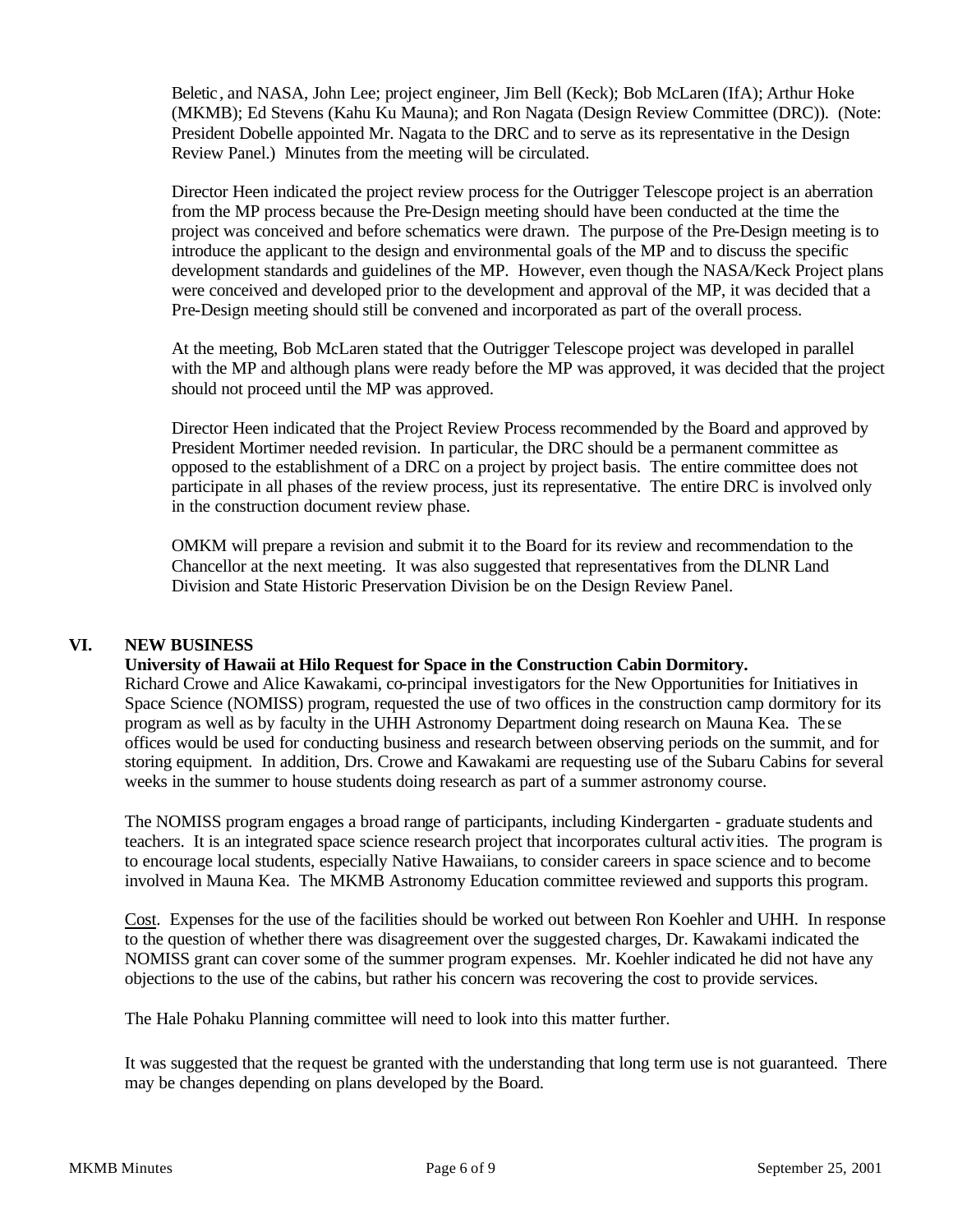It was moved by Barry Taniguchi and seconded by Rob Pacheco that NOMISS and UHH Astronomy Department be granted use of office space in the construction dormitory and Subaru cabins on a month-tomonth basis which can be terminated by either party upon 60 days written notification. The motion was carried unanimously.

### **VII ANNOUNCEMENTS**

Ron Koehler reported MKSS participated in the Hawaii County Fair. MKSS was given a 32' X 8' booth space for a cultural display and the setup of an infrared camera. Visitors were given a chance to see themselves in the infrared spectrum.

Mr. Koehler also reported the Royal Order organized an equinox ceremony. MKSS provided use of the dining hall from midnight to 5:00 a.m. and hosted breakfast at Hale Pohaku.

Mr. Koehler expressed his concern over the proliferation of the use of the name Mauna Kea, for example, OMKM, MKSS, and Mauna Kea Astronomy Education Center, and wondered if it was possible to consider another name for the building.

#### **VIII. NEXT MEETING**

The next meeting date is October 23, 2001, Institute for Astronomy Building, Room 131, 9:30 a.m. (Note: The meeting was subsequently rescheduled to October 15, 2001)

#### **IX. ADJOURNMENT**

Chair Hoke adjourned the meeting at 11:55 a.m.

Respectfully submitted:

Signed by Barry Taniguchi Barry K. Taniguchi, Secretary, MKMB

October 15, 2001 Date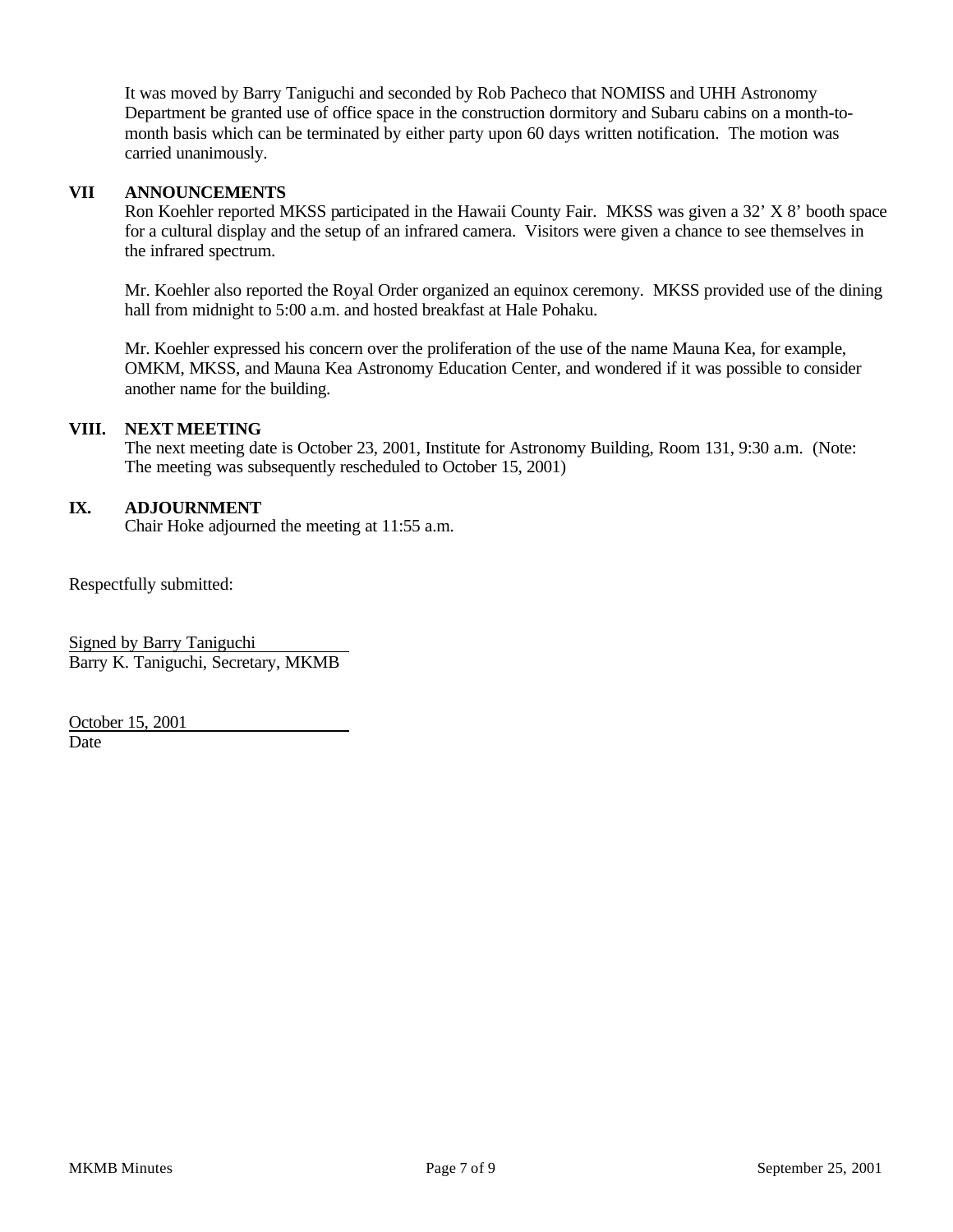## **SUMMARY OF RANGER/GUIDE REPORTS August 5 – September 15, 2001**

### Vehicles

# **Weekly Vehicle Count – All Non Commercial**

June 10 – July 14, 2001

|         | lornino         | ⊾tternoon | Evening                                   |
|---------|-----------------|-----------|-------------------------------------------|
| Range   | . .<br>$+$<br>– | O.        | ററ<br>$\overline{\phantom{a}}$<br>-<br>ΔU |
| Average | าง<br>40        | 44        | $\sim$ $\sim$<br>ັ                        |

| July $15$ – August 4, 2001      |  |       |   |  |  |  |
|---------------------------------|--|-------|---|--|--|--|
| Morning<br>Afternoon<br>Evening |  |       |   |  |  |  |
| Range                           |  | $-60$ | - |  |  |  |
| Average                         |  | bb    |   |  |  |  |

## August 5 – September 15, 2001

|         | .<br>_____<br>___ |           |                          |  |  |  |  |
|---------|-------------------|-----------|--------------------------|--|--|--|--|
|         | Morning           | Atternoon | Evening                  |  |  |  |  |
| Range   | or<br>ЭU          | ЭC        | $\overline{\phantom{a}}$ |  |  |  |  |
| Average | ້                 | UΙ        | 64                       |  |  |  |  |

#### Weekly Vehicle Count – 4 & 2-Wheel Dr. (non Commercial) **July 8 – July 14, 2001**

|              | JULY $0 - JUU$ $T$ , $2001$ |           |         |  |  |  |
|--------------|-----------------------------|-----------|---------|--|--|--|
|              | Morning                     | Afternoon | Evening |  |  |  |
| Wheel<br>4 - |                             |           |         |  |  |  |
| Wheel        |                             |           |         |  |  |  |

## **July 15 – August 4, 2001**

|       | Morning |        | Afternoon |      | Evening |      |
|-------|---------|--------|-----------|------|---------|------|
|       | Range   | Avg.   | Range     | Avg. | Range   | Avg. |
| Wheel | $\sim$  | $\sim$ | $43 - 60$ |      | 43 -    | 50   |
| Wheel | 14      |        |           |      |         |      |

#### **August 5 – September 15, 2001**

|       | Morning   |      | Afternoon |      | Evening |     |
|-------|-----------|------|-----------|------|---------|-----|
|       | Range     | Avg. | Range     | Avg. | Range   | Avg |
| Wheel | $15 - 30$ | 24   | - 56      | 46   | 70<br>ົ | 49  |
| Wheel | Zh        |      |           | 16   |         | ⊥~  |

## Weekly Commercial Vehicle Count

## **June 10 – July 14, 2001**

|         | $n_{\rm origin}$ | ⊾tternoon | Evening                       |
|---------|------------------|-----------|-------------------------------|
| Range   |                  | -         | $\overline{\phantom{a}}$<br>. |
| Average |                  |           | 49                            |